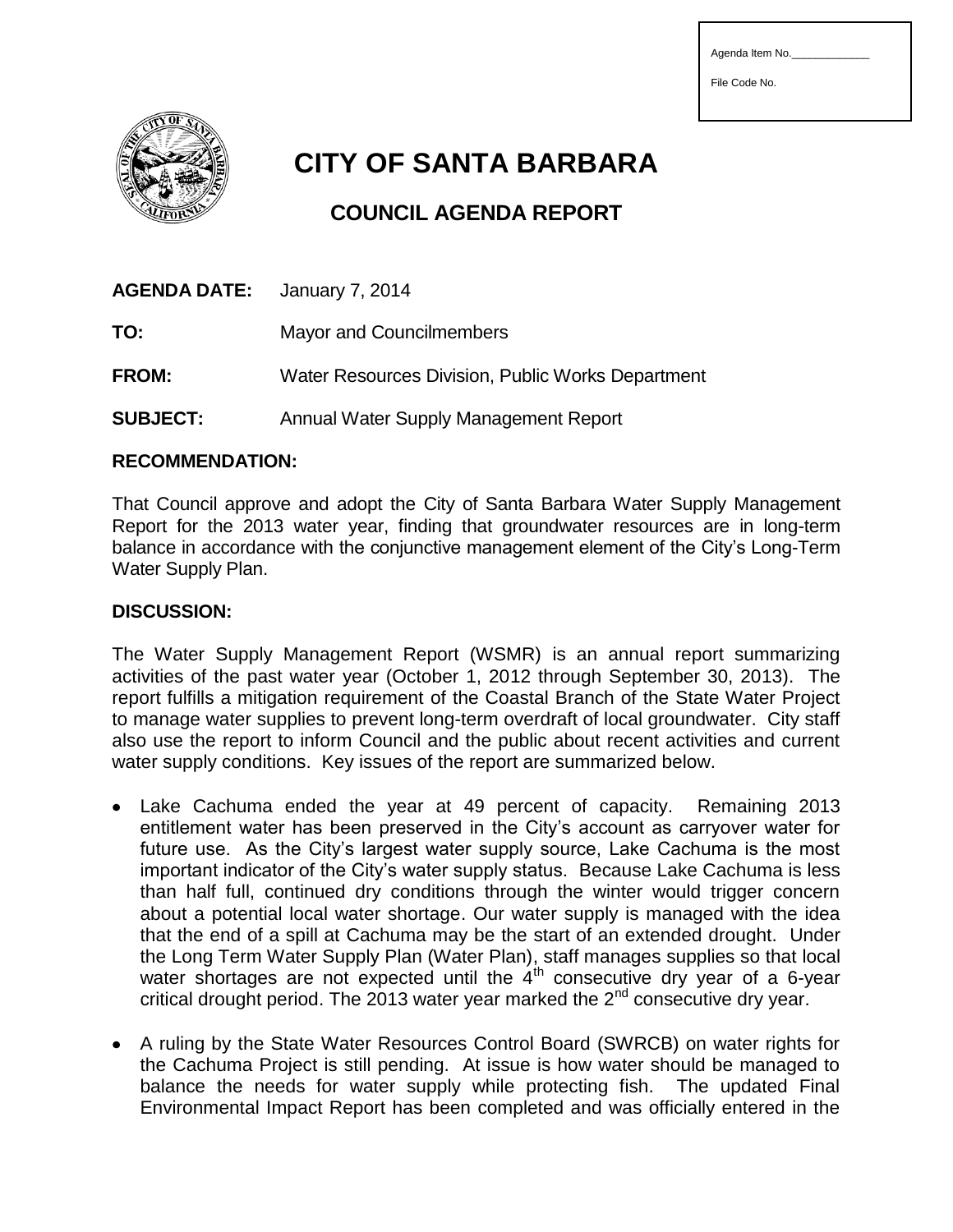record following a hearing in March 2012. We have been told that a draft water rights order is being prepared for consideration in early January 2014.

- Gibraltar ended the year at 8 percent of capacity and water is not currently being taken from the reservoir due to elevated total organic carbon concentrations compared with other available sources. Siltation related to the 2007 Zaca Fire resulted in significant reduction in storage capacity at Gibraltar Reservoir and continues to cause increased water treatment costs. The reduced storage volume is the impetus for our work on initiating the "Pass Through" option under the 1989 Upper Santa Ynez River Operations Agreement (also known as the "Pass Through Agreement").
- Groundwater resources are in balance and long-term groundwater production does not exceed perennial basin yield. Construction of the Ortega Groundwater Treatment Plant (OGTP) is complete, providing treatment for iron, manganese and sulfide which are naturally occurring constituents in some areas of Storage Unit #1 in the downtown area. With the OGTP online, the City now has capacity to operate both groundwater basins (Storage Unit #1 and Foothill) within the sustainable yield over the long term, with heavier use during extended dry periods and reduced use during subsequent wetter years to allow recovery of storage levels.
- The 2013 State Water Project allocation was 35 percent of Table A contract amounts. The City reserved most of its allocation of SWP water in San Luis Reservoir for use in future years. The City's amount of SWP water in San Luis Reservoir carryover storage was 2,634 AF at the end of the 2013 water year. In addition, the City has 1,632 AF of banked water in the Dudley Ridge and Palmdale water banking programs. The initial allocation for 2014 is 5 percent, although this is subject to change depending on hydrologic and water supply conditions.
- Final design for the City's new recycled water filtration plant is complete and the project is currently out to bid. The new facility will use a membrane treatment technology to remove pathogens and particles that affect the appearance of the water, providing exceptional water quality that will reliably meet regulatory standards. The existing tertiary filter plant at El Estero Wastewater Treatment Plant will be demolished and a new facility will be constructed in the same general location. Construction is expected to begin in Spring 2014 and be completed in Summer 2015. During construction, the recycled water system will be supplied with potable water. New recycled water customers will not be promoted during construction, but customers interested in recycled water can install new connections and will be billed as potable customers until construction is complete.
- In accordance with the Water Plan, the Water Conservation Program is operated to minimize the use of potable water supplies, meet the requirements of the California Urban Water Conservation Council Best Management Practices, and achieve compliance with the State's "20% x 2020" per capita water use reductions. Conservation measures are evaluated for cost effectiveness based on avoided cost